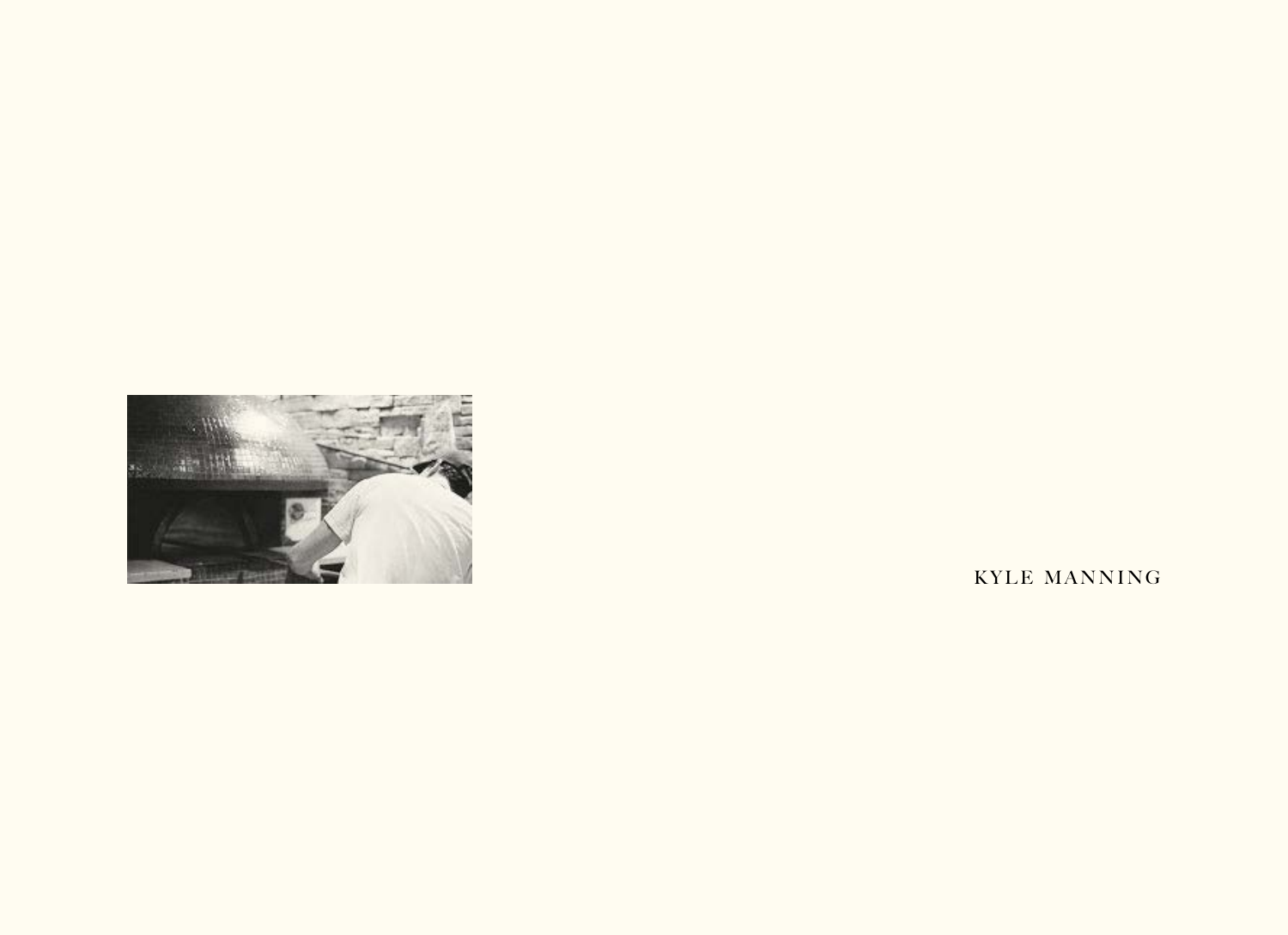## Writing in Wintertime manning manning

Both my bare feet fit on the white line of a parking<br>Space—it's the only part of the pavement that doesn't burn. Sweat drops down my back, and I feel my hair plastered to my skin. Even the pages of my notes show it everywhere, stained by my fingers; the words smear from my general sogginess. I look over to the billboard of the local bank just down the street to see the temperature: 93, and scalding. Another towering bank sign, further down the road, reads 90. Hot enough, it seems, to make writing a fiction set in wintertime something terrible.

It's about a young student, about her and her walking. She walks away from campus in a snowstorm, dressed in an outfit I imagine is typical, but she's nothing more than that. Maybe it is December—maybe it was finals, and so excited to get out the door she left her rubber boots at the bedside. I write down words like "frigid" and "white sheet of winter" over the splotches of sweat. I never write

the word "snow," never directly, but of course you can imagine it everywhere. The pen cuts through the weakened yellow paper.

I know that it's also about remembering, about what remembering can really do to a person, but she hasn't gotten there yet. For now, it is just her and the snow.

She keeps stepping in it. She crunches it, plows through it, pulls herself over it, anyway that she can manage. I feel like it's the entire pace of the story: crunch, thought, crunch, thought, crunch. It sounds itself in my head, every few words, the crisp of it growing harsher. Her toes are already numb. Tucked inside pockets, her fingers clutch a pen and a set of keys to keep their feeling.

I look around, a little too often. Passersby seem to think this is strange—even the ones I know, the random classmates or the people I've met in town. It's Sunday, which means there is a crowd of people downtown browsing stores they've browsed before. They're just as sweaty and hot; they should understand how being shirtless and shoeless right now isn't so bad. Maybe it's the notebook that throws them. Am I strange, if these two women pushing strollers think so? I wonder with my pen lifted. Maybe they would sympathize if they knew about what I'm writing—maybe one of them would help me out. They could let me know what it feels like to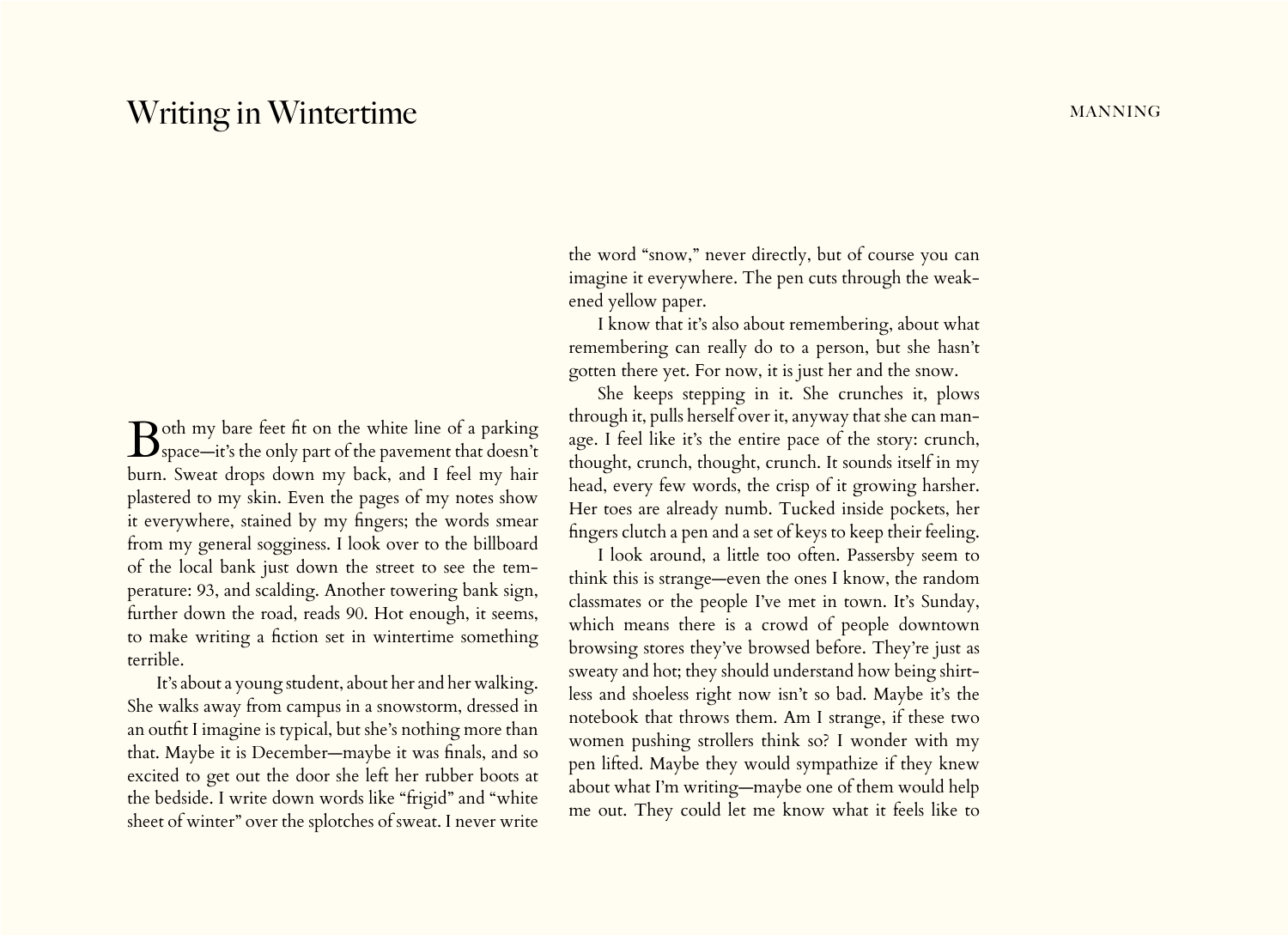wear a dress here in New England during a snowstorm in January.

I try to keep writing. The bottoms of my feet are already thin and weak from the sharp heat, and so I move them onto the much cooler sidewalk. I keep the pen down on the book. The lines come more quickly—and on the page, she falls.

She keeps on falling, her leggings getting soaked and starting to freeze. She has to get home, but the shortcut she usually takes is blocked, completely snowed over. In the apartment she rents there is an ancient radiator, a burning spiral of metal, and she thinks about it as she trudges and crunches along. This is her first year in Maine, her first winter, her first Nor'easter; she's an invader from dryer and warmer winds. In-staters make these jokes to her that she thinks are rude. She came here willfully, because the people she read were never from the desert.

I don't really know any of this, I guess you could say. I look easily into the thick air and think a little too much about that idea, "to know." I certainly am not from the desert, do not live in an old apartment with an old radiator, am not a girl, have never worn a dress or slip-on canvas shoes, have never been stuck out in a blizzard. I don't know the sight of snow for the first time. I am sit-

ting on a sidewalk ledge in the buzz of Main Street on a Sunday. Girls pass in sun dresses with legs bare. I think of teenage movies, about summer parties and the dog days. I do not know; I continue writing.

As if all of this isn't unproductive enough, I keep looking across the street. There's a café there I go to often. It's filled with small tables and iced coffee and a shaded seat where I wouldn't have to squint against this sun. My friends go there every Sunday morning; They talk and joke and make as much noise as they can get away with. They will be gone in about an hour, and maybe then I could go sit down and pull out a few more pages. It would be nice—but then of course, that would be quite an easy experience. It would hardly be different at all.

My friends think this is a little weird. Perhaps they don't think weird—I've never actually heard them say that word—but they're always a little confused when I don't want to spend a Saturday doing the Beer Olympics or spend a weeknight watching bad movies. I do sit with them on Sundays, normally; we squeeze together tables and all sit around and talk about how hard it was to get up that morning, and it's a nice time. I sit for around an hour, and open up my book when I don't have anything else to say. But I never commit to anything, and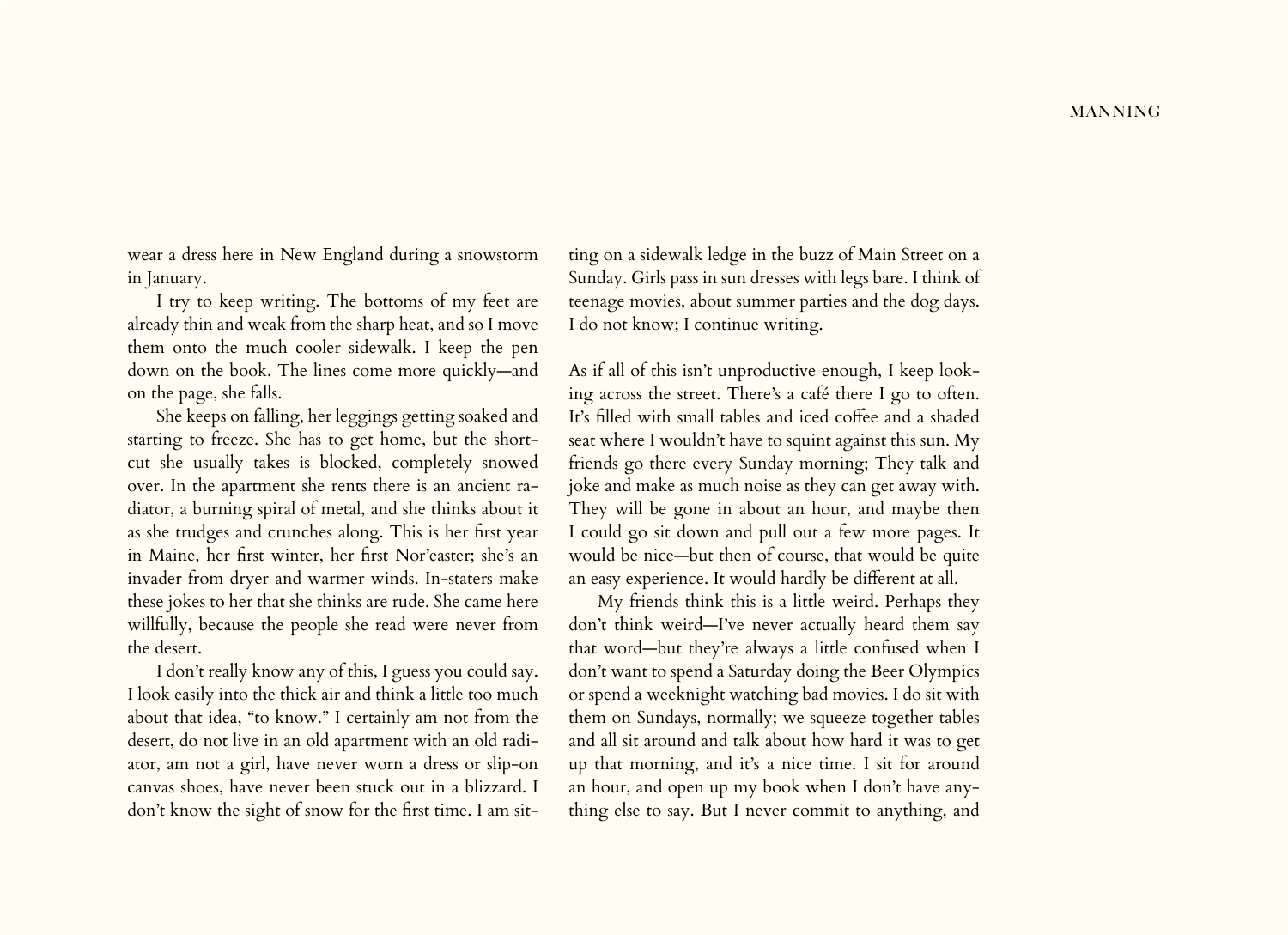so when I woke up this morning with this girl trudging through snow, remembering something about her father that happened long ago, remembering differently this old memory that she had only ever thought of in the normal, old way—I knew I couldn't brush it aside. It was still cool on the walk over, and a winter storm wasn't so far to imagine.

I hope they do not think the worst, when I do things like this. I hope they all know how to look at something unknown. I want them to only see me, leading a life, and trust what they see as something real. They will never feel her fall through the snow, never completely see her trying to recreate the memories that have led her to what she is—but I think it is possible for them to imagine. Maybe they'll read it one day, and it will be possible.

I flip another page—just one last thing, before I'm too thirsty to keep going. She reaches the house just fine, as it turns out it's closer than she thought, and after waddling through the door her roommate sort of freaks out. The roommate, another student who was born in this state, runs for blankets and a cup of tea, drapes the wet clothes over the radiator to dry. But she doesn't mind anything much, because the cold's numbed her in a way, and the pain will come later but right now she can't stop thinking about that one time when she was a kid, when

her father told her on a truck-ride that no one from their family would ever leave New Mexico. Their skin and their eyes and the soles of their feet practically belonged to that dryness. What bullshit, she thinks now—what complete and utter bullshit.

She keeps remembering it. She re-remembers and re-remembers. She thinks of all the other memories, wrapped in blankets keeping warm. There is so much to re-remember.

It seems a good place to end. Packing up is light and airy; just a pen and a pad of paper that billows savagely. I savor the sections of gray sidewalk, while sprinting across the parking lots and driveways made of black tar. I think about when I'll have time to carry this on, or to clean this up; I think about whether or not, later on, all of these first-thoughts will still look like something. It feels good, though, right now. I can still imagine the sound of her crunch, the feeling of her foot in her shoe pressing down the snow.

I don't remember actually how old I was, but I wrote my first poem in a black-and-white school notebook. The lines frolicked through words, and I remember an awkward chuckle when I rhymed "high" with "sky." I

•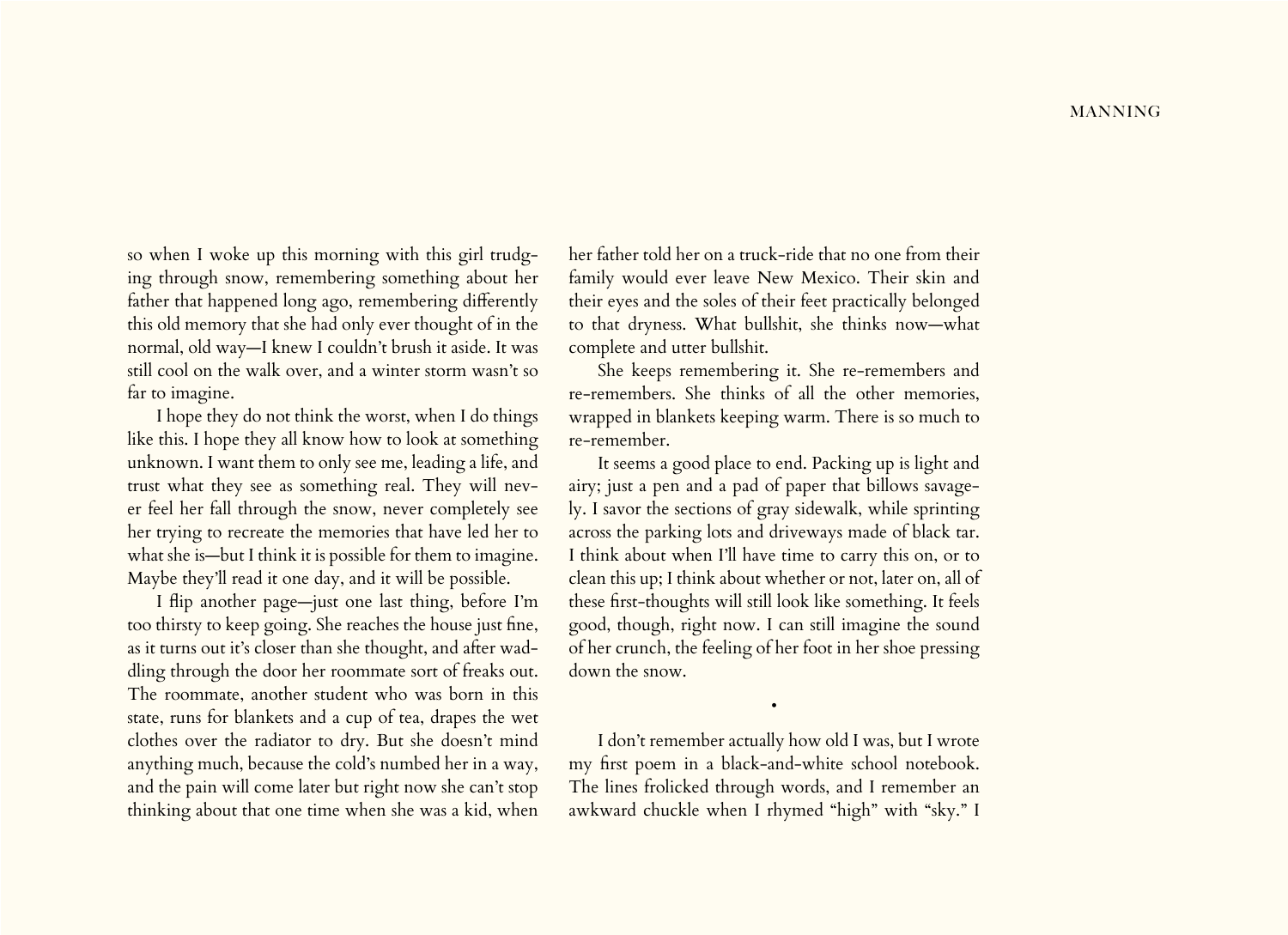was downstairs, reading it to my parents. Perhaps I wanted to show it off, surprised at myself for actually writing it. They were watching primetime baseball, which they watched often, and which I remember I stopped watching, at some point, so that I could spend more nights without my parents. My mother hit mute when I came in the room, and they turned in their spots on the sofa. Standing right before them, I read it. I don't think it exists anymore. I only remember the title, and a few words. It rhymed in couplets.

I can recall it better than I can most things I would write later. I remember the tone of my voice, and saying the first line. I felt strange about it then, too—not for the reasons I suddenly feel now, thinking back on old memories that may now be different, but embarrassed, because it felt like showing every inch of myself. It was that strange moment after creation, where the thing feels so beautiful and perfect, this poem such a complete reflection of myself that it had every inch of me in it, and reading it was like saying everything I needed to say. Eventually I could no longer stand to read it, overwhelmed that it was suddenly imperfect; a vague and silly reflection.

And while writing about this girl, who wonders what her father meant when he told her to always be

on guard against people—even certain people who were close to them, even they can't be trusted, Nat—I now wonder myself what could have possibly gone through my father's mind as baseball gave way to poetry. I cannot help but begin re-remembering. I know that he and my mother sat there alone after I left the room; What they could have said, I can only think and think about. I know that they were not bad things—I know that my father is not hers, that they probably just laughed and thought that it was cute and then looked back to the screen to check the score. But I can never be so sure. I keep on remembering.

Over the next few days, I spend time hammering down the images of "Nat" and her trek through the snow while daydreaming at work or during my walks after dinner. Her roommate calls her Natalia, because that's how she introduced herself. She's there; she's present, helping me pull some of these things up. Of course I never once write anything about the poem that I wrote in my school notebook, or about my father or the baseball game on television, but in one way or another, they're there. Her own story is not so different. They're made up of the same things; the same way that two different mountains on two opposite coasts of an ocean can appear vaguely similar.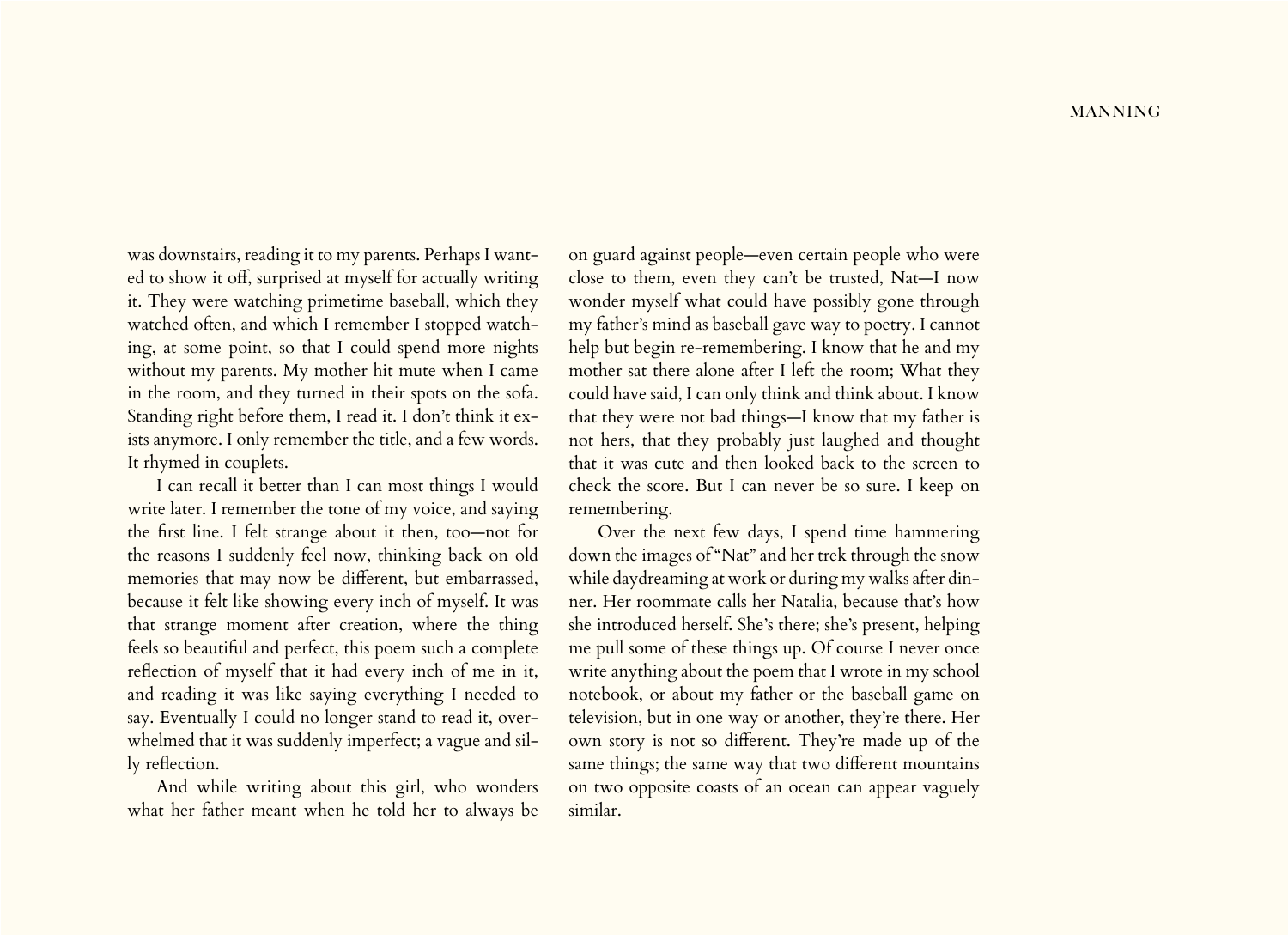## **MANNING**

By the end of next week the story hasn't gotten any longer, isn't much more than a few pages, but seems to shape itself every time I look at it. Each word and line suggests more and more. They begin to become blocks, as if I build the thing from stone. I have an urge to print it out, even write it down, to view it as it is without a computer screen getting in the way.

-

For now, I'm just trying to find my way to the end. I don't have any idea as to what it will become—she's still just sitting there, melting out in front of the radiator, content with her palms burning up around a cup of hot chocolate—but I keep on trying. I'll type out a paragraph, look it over, compare it to the rest. See if it is the right material, the right kind of stone. If it fits, if it makes sense within everything else and there is nothing to prove that it is not a stone, then it stays and it rests, and it maybe it will work.

Now, however, this way of writing doesn't seem to be working as I approach the story's end. Nothing I do will fit, and I keep brushing everything aside—first, she called someone, someone from her past to try and kind of verify things, to find out if she wasn't just making things up. She got on the phone with her younger brother, and nothing happened. Contradictions were everywhere,

and nothing stayed. I stopped writing before she just hung up—because why would she care at all about what her brother remembered. He has his own memory of this, his own problems to solve. Her memories are everything; not because she's anything special, or because her brother's are less monumental, but because they are hers. What actually happened doesn't seem to matter at all.

Through the thin walls I could hear my roommate in the other room playing GTA. He told me this morning that he'll finally beat it by lunchtime; I laughed and finished making my coffee. I could hear the neighbor's lawn mower, which always seems to run forever. I thought of lunch, of the leftover pizza in the fridge. The corner of the room, which is what I see when I look over the screen, suggests nothing, but I can always find some imperfections in the paint.

On my second try she did something about it, about this itching memory the cold walk has brought her. First she talked to her roommate—have you ever thought about the things your father told you? do you ever think about what they have actually done to us?—but that was useless, since her roommate is just another college girl with just as many memories of her own. Then, she called her mother. I couldn't find what it looked like; the tone of her voice, the phrasing of her words. Who was her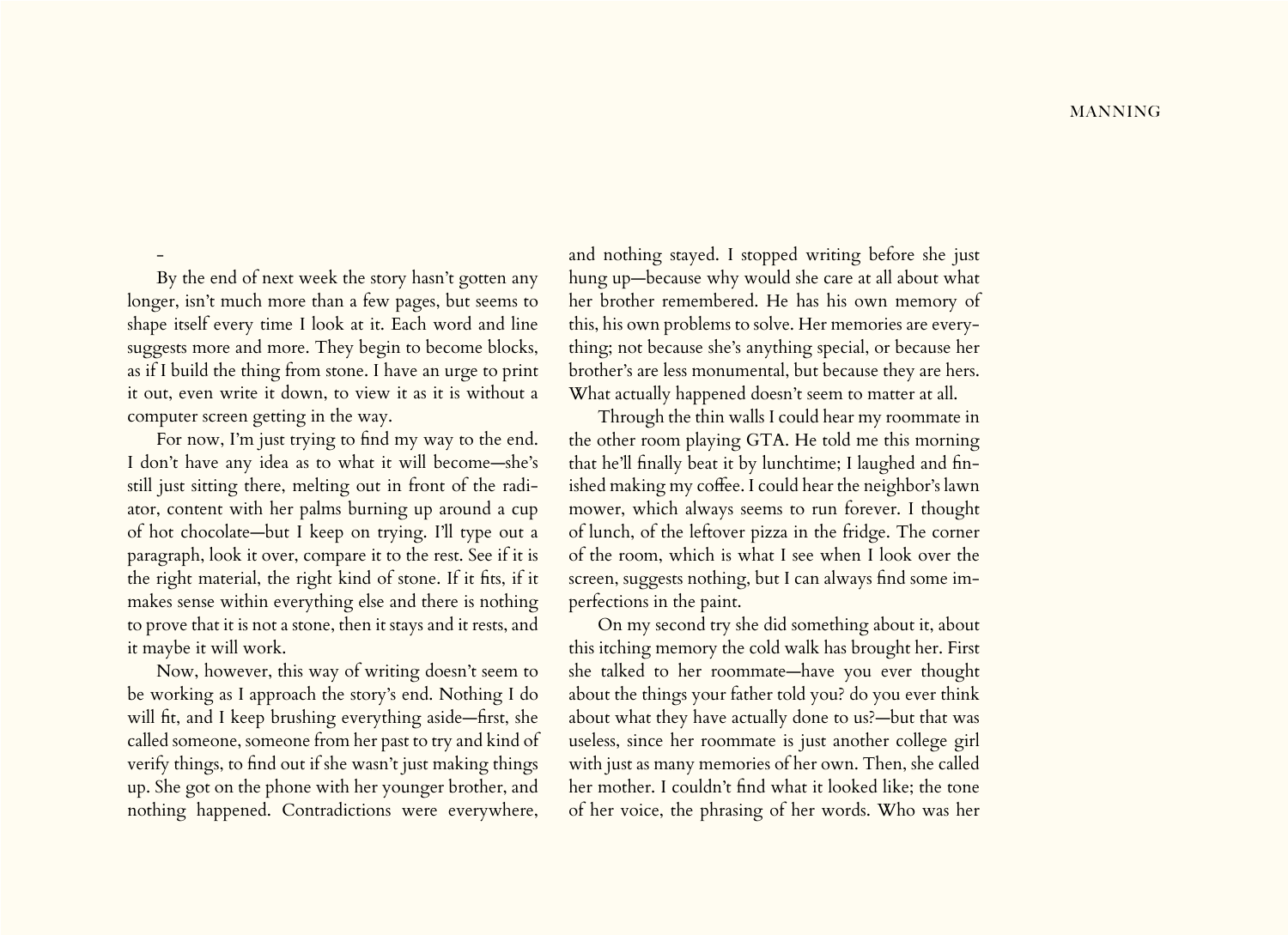mother? Where in this flood, this perpetuating drive of a story, was she? I didn't know anything about her. I looked for so long, trying to find why I couldn't come to write about this person.

I look back to the screen. I need to press myself a little farther—either I am doing it, or I am not. I read and read and really read; I rediscover the page. She's there, but stumbling to make something out of what's been made. I start reading again, from the beginning, and try to find what doesn't seem right.

I do take breaks, occasionally. On a particular Saturday, I debate writing through the morning—but there are some strong winds, bringing in a breeze fit for September, and we can hear the howling of things outside as we make breakfast. I can practically see the coolness, the contrast to the last couple of sweltering weeks, just by looking through the kitchen window. So I leave the computer closed, put on my jeans and walk downtown. My roommate catches up, wearing a plaid shirt that whips in the wind.

At the café we share a table with a local family eating breakfast. We don't know them too well, but they're nice and love telling stories. Over hot chocolate and decaf coffee the husband, Tim, starts telling me about his

own hobbies, since I've told him that I'm a writer. He writes code, for work and for pleasure. I have a silent laugh with myself, thinking that the way Tim views a document of code probably isn't so different from how I view a story. I wonder if he has ever thought about what he does as art.

Somehow he arrives at a story about his father, something ridiculous about how his father spends his free time, and after it's over we fall into silence. After a sip of his decaf, he asks me about my own father. He asks me what "my relationship is like" with him.

I tell him that is a difficult question to answer, but in my mind it actually seems simple. He is my father. There is our relationship. Tim expects me to keep talking, so I say some short generic things that seem natural. "He's a nice guy, just really quiet." I tell him how when my voice changed in high school, people never stopped thinking I was my dad when I answered the phone.

I realize I am not being completely truthful. There is, of course, more to the years and years of memories with this person that I am not saying. Tim nods his head conversationally and smiles. Maybe he understands; maybe he does not.

Then, after a silence that I almost feel uncomfortable with, I enter someplace unusual—I think of Natalia when